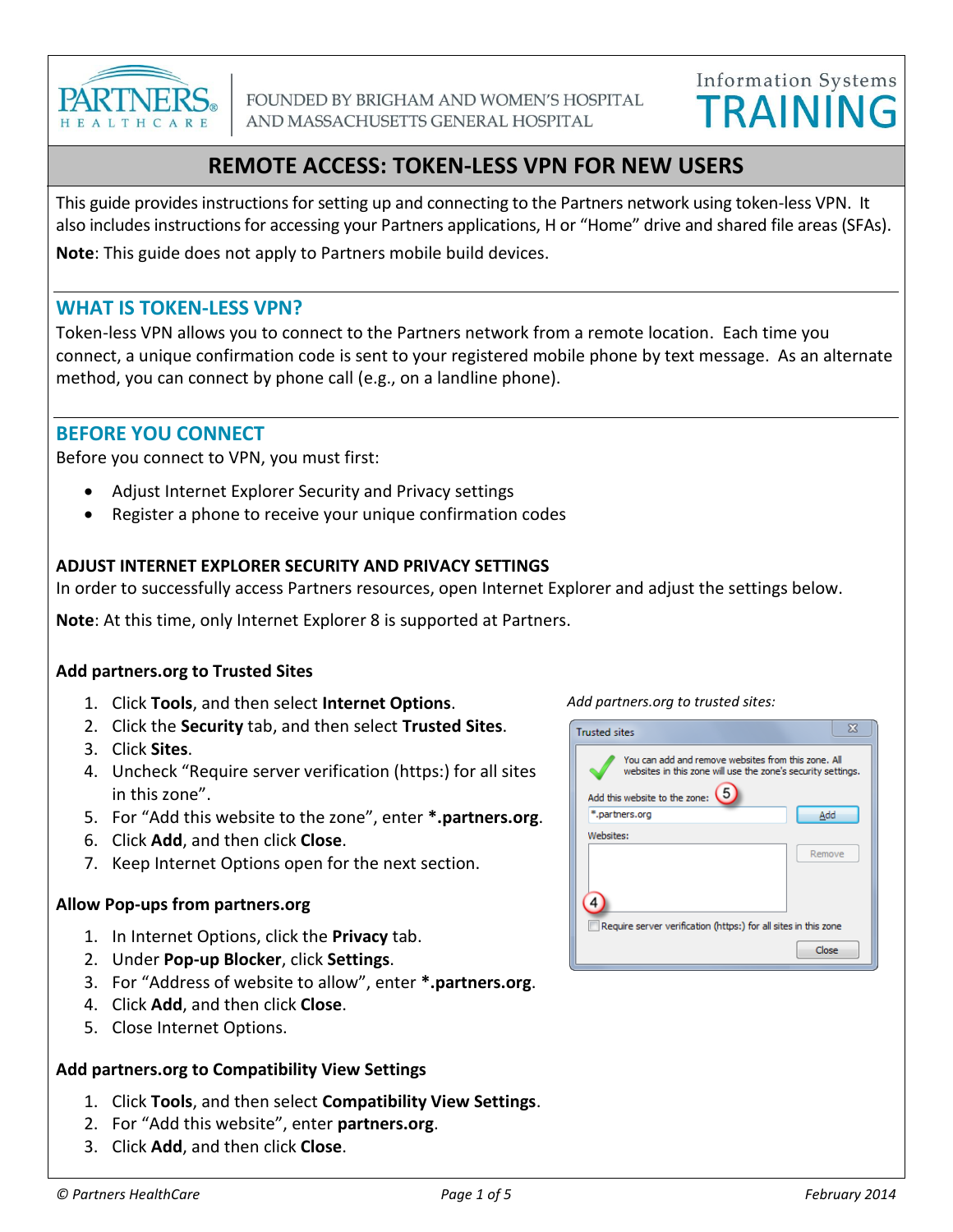#### **REGISTER YOUR PHONE**

A one-time registration is required for each phone you register (up to three phones).

- 1. Go t[o https://myprofile.partners.org](https://myprofile.partners.org/).
- 2. Enter your Partners user name, and then click **Log In**.
- 3. Verify your Security Image and Phrase. Enter your Partners password, and then click **Log In**.
- 4. Under My Profile Information, click **Update my Phone Numbers**.
- 5. Add your phone number:

#### **Text-enabled Mobile Phone**

*Your phone must be able to receive text messages.*

- a. Under Phone Label, select **Mobile**.
- b. Enter your **Phone Number**.
- c. Select **Text-enabled**.
- d. Click **Add**.

#### **Alternate Method**

*Choose if your mobile phone cannot receive text messages.*

- a. Under Phone Label, select **Mobile or Home**.
- b. Enter your **Phone Number**.
- c. Click **Add**.
- 6. Repeat to add an additional phone or click **Done**.

### **LOG IN TO VPN BY TEXT MESSAGE**

Follow these steps each time you connect to VPN. If you are unable to receive text messages, follow the instructions on the next page.

1. Go t[o www.partners.org/vpn.](http://www.partners.org/vpn)

**Tip!** Save this site to your favorites or as a shortcut on your desktop for easy access.

- 2. Under Token-less, click **Connect**.
- 3. Enter your Partners user name and password, and then click **Login**.
- 4. You may be prompted to select a connection method. Choose **Text Message**, and then click **Continue**.
- 5. Select the phone where you wish to receive the confirmation code, and then click **Continue**.
- 6. You will receive a text message containing a 6-digit confirmation code from sender 328-58.
- 7. Enter the confirmation code, and then click **Continue**.

| <b>ABBOO</b> Verizon LTE                                                                                                      | SECURED BY<br><b>RSA</b><br>FOUNDED BY BRIGHAM AND WOMEN'S HOSPITAL<br>AND MASSACHUSETTS GENERAL HOSPITAL<br><b>HEALTHCARE</b>                                                                                                               |
|-------------------------------------------------------------------------------------------------------------------------------|----------------------------------------------------------------------------------------------------------------------------------------------------------------------------------------------------------------------------------------------|
| Thursday, October 24                                                                                                          | <b>Enter Confirmation Code</b>                                                                                                                                                                                                               |
|                                                                                                                               | We are now sending a text message containing a confirmation code to the following phone number you selected.                                                                                                                                 |
| 328-58 now                                                                                                                    | <b>Selected Phone Number:</b>                                                                                                                                                                                                                |
| Partners HealthCare: Please enter<br>153920 as your one-time<br>confirmation code to access our<br>network.<br>slide to reply | +1 - XXXXXX5371<br><b>Mobile:</b><br>Enter the confirmation code below. After entering the confirmation code, you will be authorized to<br>continue.<br>If you didn't receive the text within 60 seconds, or had other problems, Click here, |
|                                                                                                                               | <b>Confirmation Code:</b>                                                                                                                                                                                                                    |
| slide to unlock                                                                                                               | Cancel<br>Continue                                                                                                                                                                                                                           |
| Receive confirmation code via text                                                                                            | Enter confirmation code                                                                                                                                                                                                                      |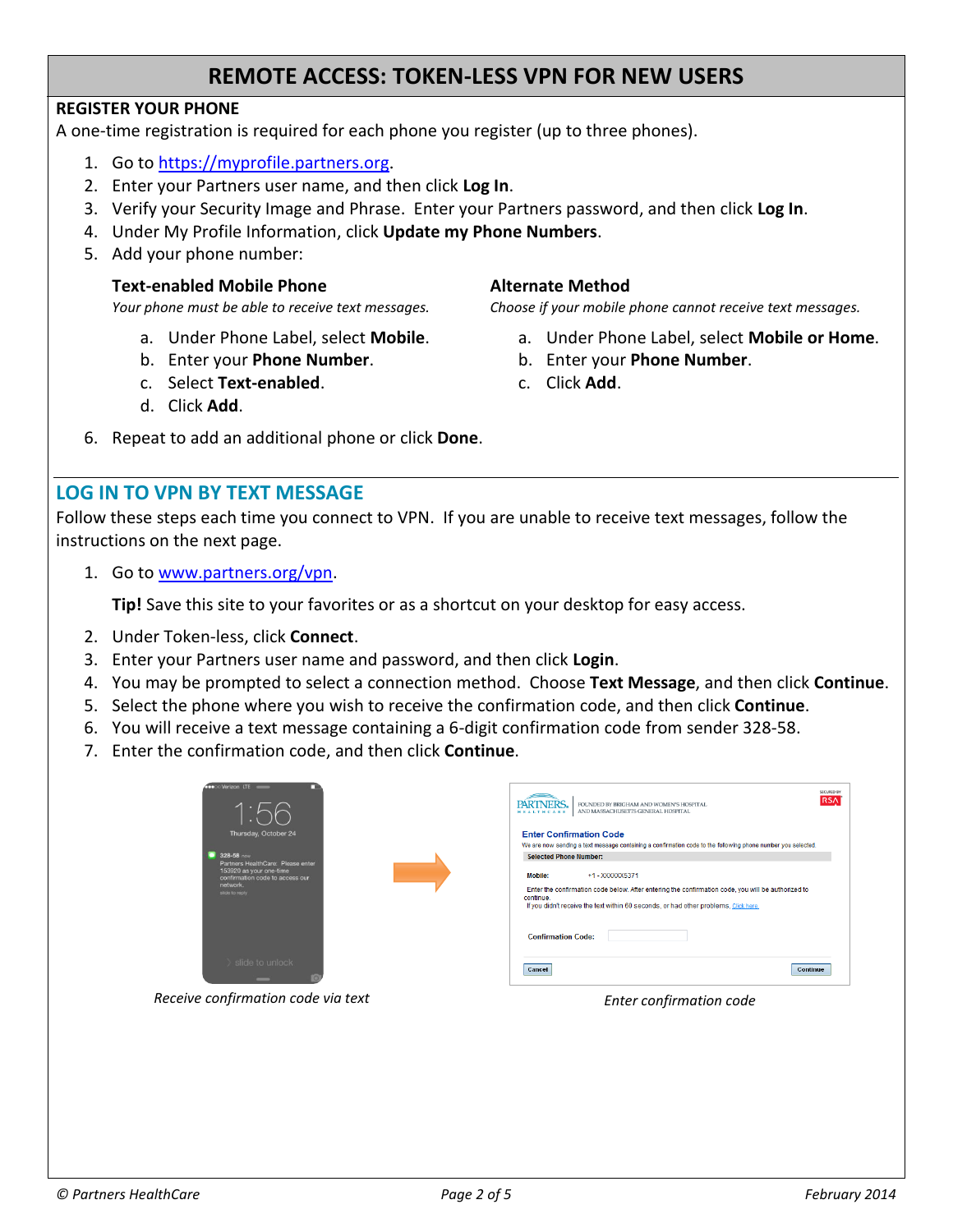### **ALTERNATE METHOD: LOG IN TO VPN BY PHONE**

Follow the instructions below if you are unable to receive text messages.

1. Go t[o www.partners.org/vpn.](http://www.partners.org/vpn)

**Tip!** Save this site to your favorites or as a shortcut on your desktop for easy access.

- 2. Under Token-less, click **Connect**.
- 3. Enter your Partners user name and password, and then click **Login**.
- 4. You may be prompted to select a connection method. Choose **Phone Call**, and then click **Continue**.
- 5. Select the phone where you can be reached to enter the confirmation code, and then click **Continue**.
- 6. A 6-digit confirmation code will display.
- 7. You will receive a phone call on your registered phone in less than one minute.
- 8. Enter the confirmation code into your phone (do *not* press #).

| FOUNDED BY BRIGHAM AND WOMEN'S HOSPITAL.<br>AND MASSACHUSETTS GENERAL HOSPITAL<br><b>HEALTHCARD</b><br><b>Identity Verification</b><br>We are now calling the phone number you selected. When prompted, enter the confirmation code below into your<br>phone. | SECURED BY<br><b>RSA</b> | $\sim$<br>Panasonic<br>ranasonic<br>Panasonic                                                                                                                                         |
|---------------------------------------------------------------------------------------------------------------------------------------------------------------------------------------------------------------------------------------------------------------|--------------------------|---------------------------------------------------------------------------------------------------------------------------------------------------------------------------------------|
| <b>Selected Phone:</b>                                                                                                                                                                                                                                        |                          |                                                                                                                                                                                       |
| mobile 3:<br>+1 - XXXXXX6873<br>After entering the confirmation code below, you will be authorized to continue.<br>If you do not receive the phone call within 60 seconds, or encounter other problems, Click here.<br><b>Confirmation Code:</b><br>537549    |                          | $-2$<br>O(12)<br>$-4$ <sup>2</sup> $-5$ <sup>2</sup><br><b>227 (228)</b> [229]<br><b>CIGARANGE</b><br>$*$ 0 $*$<br>RASK<br>HOLD Y<br>CALL WHIT<br>ATTROOM<br><b>IN USE</b><br>LOCATOR |
| Cancel                                                                                                                                                                                                                                                        |                          |                                                                                                                                                                                       |
| Receive confirmation code                                                                                                                                                                                                                                     |                          | Enter confirmation code                                                                                                                                                               |

### **INSTALL VPN SOFTWARE**

The first time you log in to VPN, you will be required to install two items:

- Cisco AnyConnect Secure Mobility Client (VPN software)
- Cisco NAC Agent (security scan software)

### **CISCO ANYCONNECT SECURE MOBILITY INSTALL**

After you enter the unique confirmation code, the Cisco AnyConnect Secure Mobility Client will install.

**Note:** Depending on your PC configuration, you may need to confirm installation or allow certain security settings. If prompted, choose the appropriate option to continue with installation.

After successfully connecting to the network, you may close the page.

*Successful connection to VPN:*

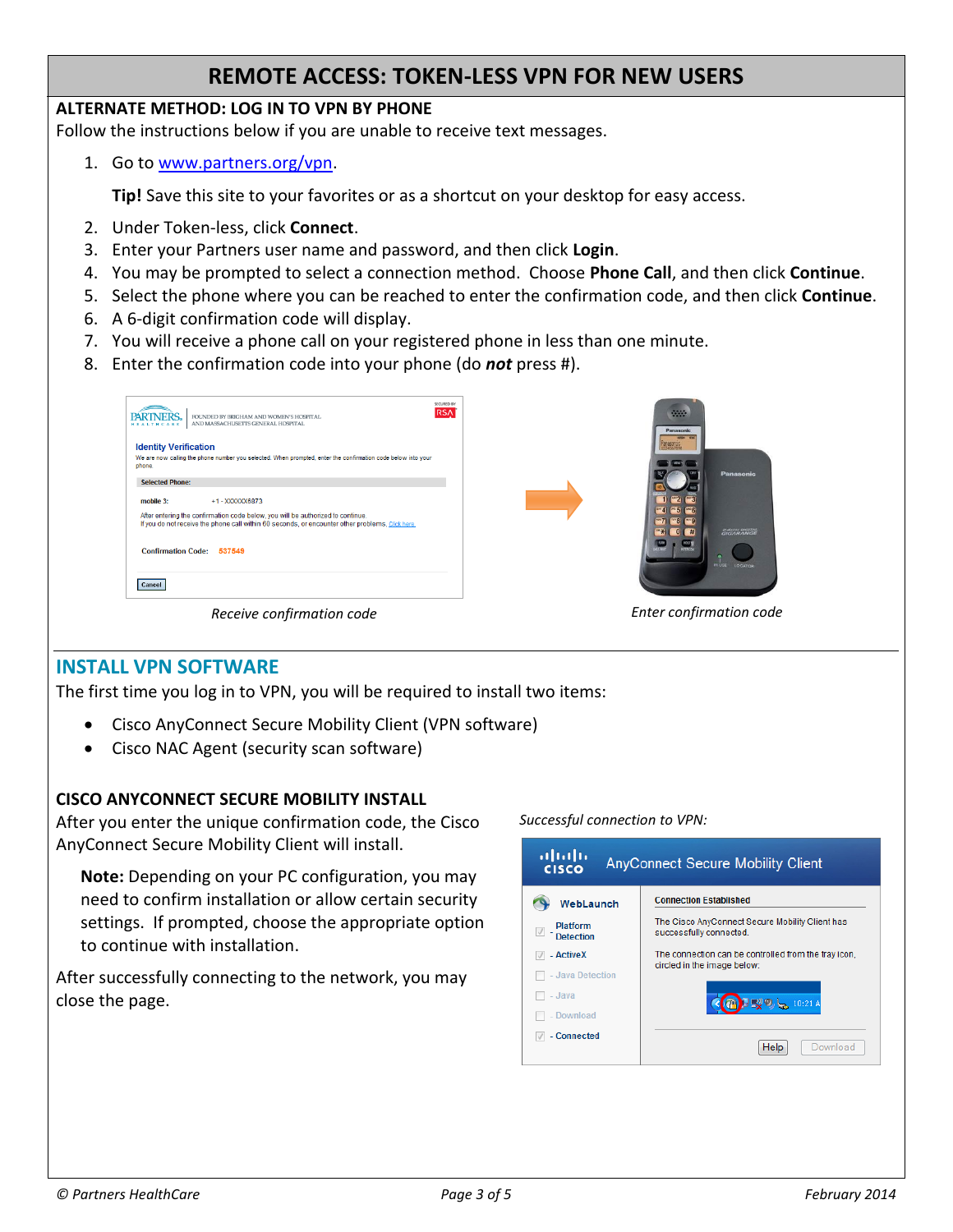### **CISCO NAC AGENT INSTALL**

After installing the VPN software, open a new Internet Explorer window. You will automatically be redirected to the Partners Cisco Clean Access Install page.

- 1. Click **Launch Cisco NAC Window Agent**.
- 2. The Cisco NAC Agent window will display, and a system check will begin.
- 3. Once the system check is complete, click **Continue**.
- 4. You are now connected to the Partners network.
- 5. Close the Partners Cisco Clean Access Install window.

**Tip!** Each time you log in to VPN, the Cisco NAC Agent window will display. Always choose **Continue** to finalize your connection to the Partners network.

**LOG OFF VPN**

*Right-click* the VPN icon in your task bar notification area, and then select **Quit**. *Log off VPN:*

**Note:** If you need to log in again, return to [www.partners.org/vpn](http://www.partners.org/vpn) to reconnect with a new confirmation code.

### **PARTNERS PORTAL PAGE**

The Partners portal page provides access to your Partners Applications, H or "Home" drive, and shared file areas (SFAs).

1. Go t[o http://portal.partners.org/vpn.](http://portal.partners.org/vpn)

**Tip!** Save this site to your favorites or as a shortcut on your desktop for easy access.

2. Enter your Partners user name and password, and then click **OK**.

### **FIRST-TIME ACCESS**

The first time you access the Partners portal page, you will be required to install Citrix Receiver. This application is required for some Partners Applications to run, such as BICS, CAS and Patcom.

- 1. Open the Partners portal page.
- 2. The Citrix Receiver Client Installation window will display. Click **Install Citrix Receiver**.
- 3. The file download window will display. Click **Run**.
- 4. An Internet Explorer security warning will display. Click **Run**.
- 5. Citrix Receiver Setup will display. Click **Install**.
- 6. Close the Citrix Receiver Client Installation window.

Open AnyConnect √ Show Connection Notices **VPN Disconnect** About Quit **●●■■●** 

*Cisco NAC Agent System Check Complete:* **Cisco NAC Agent**  $\overline{\phantom{a}}$ Cancel About alulu cisco Cisco NAC Agent Temporary Network Access 23:52:05 left Only optional requirements are failing. It is recommended that you update your system at your<br>earliest convenience. Repair Show Details Continue

System Check Complete